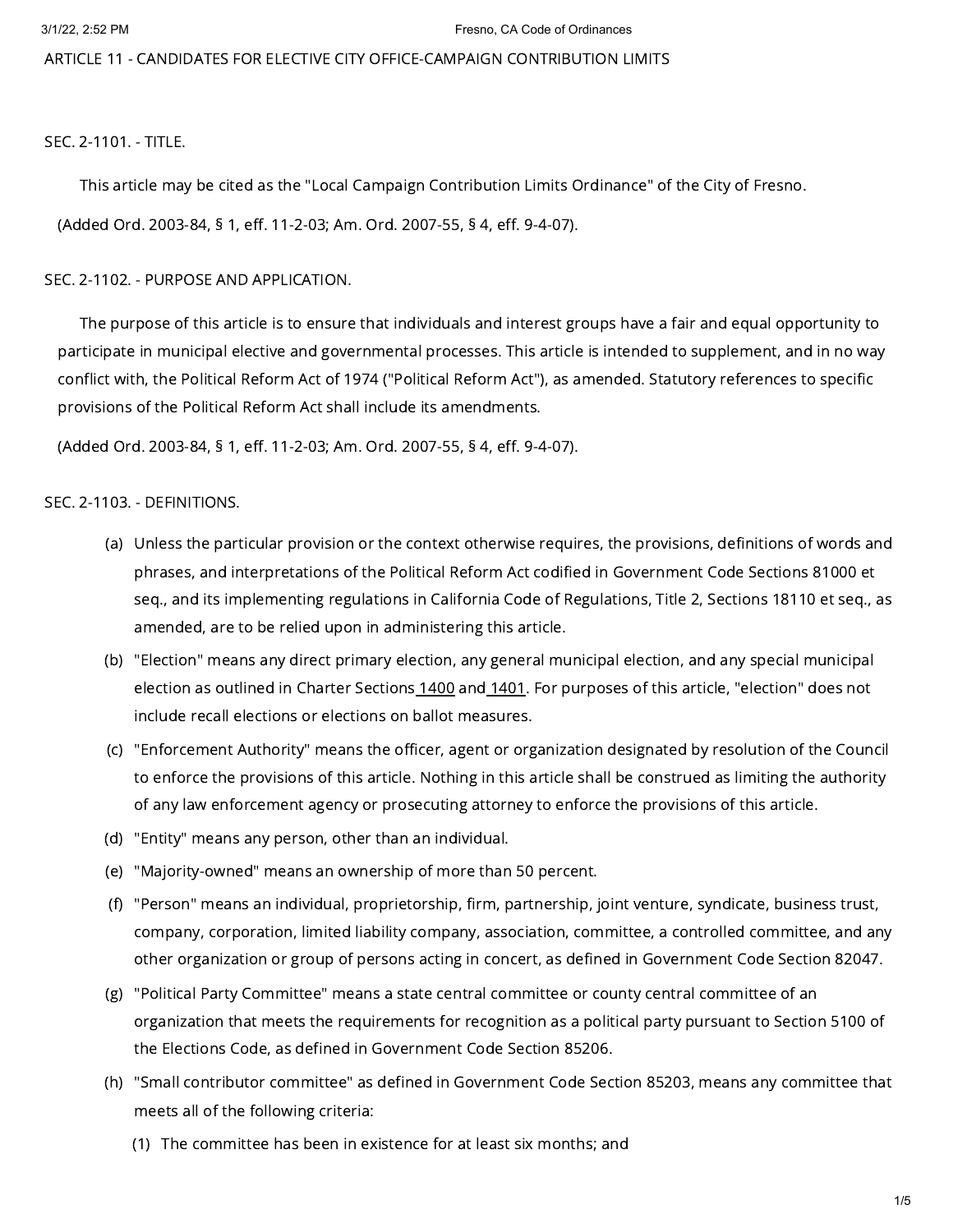- (2) The committee receives contributions from<u>\_[100](https://library.municode.com/)</u> or more persons; and
- (3) No one person has contributed to the committee more than two hundred dollars (\$200) per calendar year; and
- (4) The committee makes contributions to five or more candidates.

(Added Ord. 2003-84, § 1, eff. 11-2-03; Am. Ord. 2007-55, § 4, eff. 9-4-07).

SEC. 2-1104. - TIMING FOR FUNDRAISING.

Though Charter [Section](https://library.municode.com/) 309 limits campaign solicitations and contributions to a time window of the election filing date through the end of the calendar year, the city shall not enforce that provision. Candidates are not limited as to the timing of fundraising for city offices.

(Added Ord. 2003-84, § 1, eff. 11-2-03; Am. Ord. 2007-55, § 4, eff. 9-4-07; Am. Ord. 2018-13, § 1, eff. 4-9-18).

SEC. 2-1105. - CAMPAIGN CONTRIBUTIONS—LIMITATIONS ON AMOUNT AND DOCUMENT FILING METHODS.

- (a) A person, other than a small contributor committee or a political party committee, may not make to any candidate for elective City office, and a candidate for elective City office may not accept from a person, any contribution totaling more than four thousand nine hundred dollars (\$4,900) per election. The provisions of this section do not apply to a candidate's contributions of his or her personal funds to his or her own campaign.
- (b) A small contributor committee may not make to any candidate for elective City office, and a candidate for elective City office may not accept from a small contributor committee, any contribution totaling more than nine thousand seven hundred dollars (\$9,700) per election.
- (c) The contribution limitations set forth in this article shall be adjusted in January of every odd-numbered year to reflect any increase or decrease in the Consumer Price Index, as determined by the Fair Political Practices Commission pursuant to Government Code Sections 83124, 85301(a), and 85302(a).
- (d) It is the finding of the City Council that an elected officer, candidate, committee or other person required to file statements, reports, or other documents described by Chapter 4 of the Government Code (commencing with Section 84100) shall file those statements, reports, or other documents online or electronically with the City. The City's online system can and will operate securely and effectively and will not unduly burden filers. By way of this finding, the use of online or electronic filing is hereby authorized and required for elected officers, candidates, committees and other persons filing statements, reports or other documents described in Chapter 4 of the Government Code.
	- (1) In any instance in which an original statement, report or other document must be filed with the Secretary of State and a copy of that statement, report, or other document is required to be filed with the City, the filer may, but is not required to, file the copy online or electronically.

(Added Ord. 2003-84, § 1, eff. 11-2-03; Am. Ord. 2007-55, § 4, eff. 9-4-07; Am. Ord. 2014-3, §§ 1—3, eff. 2-10-14; Am. Ord. 2015-38, § 1, eff. 1-9-16; Am. Ord. 2016-33, § 1, eff. 10-21-16; Am. Ord. 2017-37, § 1, eff. 9-23-17).

Editor's note— The contribution limits set out in subsections (a) and (b) reflect the adjustments adopted in 2020.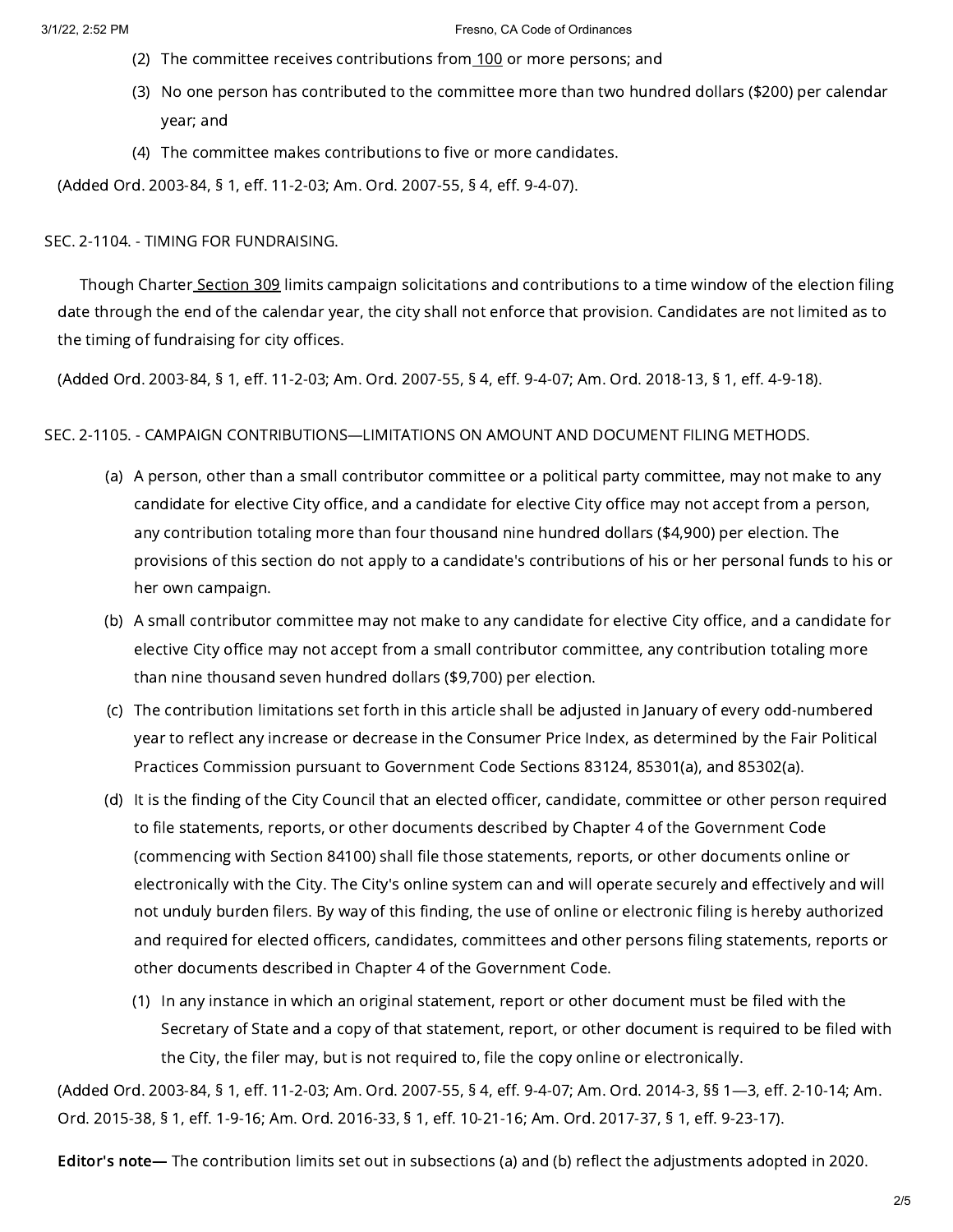SEC. 2-1106. - LOANS.

- (a) The provisions of this article do not apply to loans and extensions of credit made to a candidate by a commercial lending institution in the lender's regular course of business on terms available to members of the general public for which the candidate is personally liable.
- (b) In accordance with Government Code Section 85307, a candidate for elective City office may not personally lend to his or her campaign an amount, the outstanding balance of which exceeds one hundred thousand dollars (\$100,000). A candidate may not charge interest on any loan he or she made to his or her campaign.

(Added Ord. 2003-84, § 1, eff. 11-2-03; Am. Ord. 2007-55, § 4, eff. 9-4-07).

## SEC. 2-1107. - AFFILIATED ENTITIES: AGGREGATION OF CONTRIBUTIONS.

- (a) The contributions of an entity whose contributions are directed and controlled by any individual shall be aggregated with contributions made by that individual and any other entity whose contributions are directed and controlled by the same individual.
- (b) If two or more entities make contributions that are directed and controlled by a majority of the same persons, the contributions of those entities shall be aggregated.
- (c) Contributions made by entities that are majority-owned by any person shall be aggregated with the contributions of the majority owner and all other entities majority-owned by that person, unless those entities act independently in their decisions to make contributions.
- (d) Contributions made by a husband and wife may not be aggregated, and shall be treated as contributions from separate persons. Contributions made by a child under 18 years of age is presumed to be a contribution from the parent or guardian of the child.

(Added Ord. 2003-84, § 1, eff. 11-2-03; Am. Ord. 2007-55, § 4, eff. 9-4-07).

# SEC. 2-1108. - RESTRICTIONS ON CONTRIBUTIONS BY CANDIDATES.

A candidate for elective office or committee controlled by that candidate may not make any contribution to any candidate for elective city office in excess of the limits for persons set forth in [Section](https://library.municode.com/) 2-1105(a).

(Added Ord. 2003-84, § 1, eff. 11-2-03; Am. Ord. 2007-55, § 4, eff. 9-4-07).

# SEC. 2-1109. - RETURN OF EXCESSIVE CONTRIBUTIONS.

The candidate or the candidate's controlled committee shall return any amount in excess of the contribution limit set forth in this article to the contributor within 14 days of receipt. The excess contribution and the date of its return shall be reported on a form prepared or provided by the City Clerk.

(Added Ord. 2003-84, § 1, eff. 11-2-03; Am. Ord. 2007-55, § 4, eff. 9-4-07).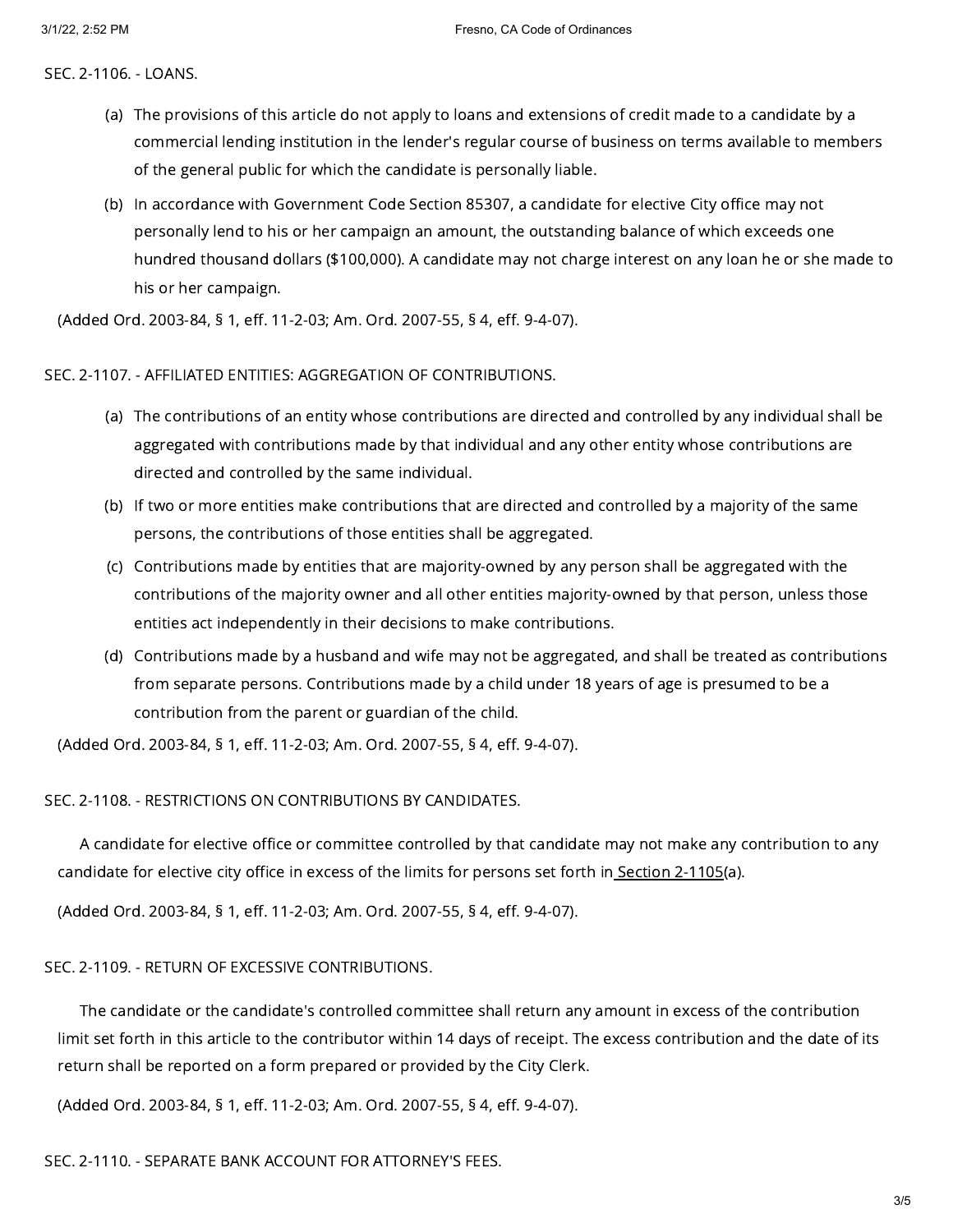#### 3/1/22, 2:52 PM Fresno, CA Code of Ordinances

- (a) A candidate for elective city office or an elected city officer may establish a separate account to defray attorney's fees and other related legal costs incurred for the candidate's or officer's legal defense if the candidate or officer is subject to one or more civil or criminal proceedings or administrative proceedings arising directly out of the conduct of an election campaign, the electoral process, or the performance of the officer's governmental activities and duties. These funds may be used only to defray those attorney fees and other related legal costs.
- (b) A candidate may receive contributions to this account that are not subject to the contribution limits set forth in this article. However, all contributions shall be reported in a manner prescribed by the Political Reform Act.
- (c) Once the legal dispute is resolved, the candidate shall dispose of any funds remaining after all expenses associated with the dispute are discharged for one or more of the purposes set forth in the Political Reform Act.

(Added Ord. 2003-84, § 1, eff. 11-2-03; Am. Ord. 2007-55, § 4, eff. 9-4-07).

## SEC. 2-1111. - ENFORCEMENT AUTHORITY—COMPLAINTS, LEGAL ACTION, INVESTIGATORY POWERS.

- (a) Any person who believes that a violation of any portion of this article has occurred may file a report with the Enforcement Authority. If the Enforcement Authority determines that there is reason to believe a violation of this article has occurred, he or she shall make an investigation. Whenever the Enforcement Authority has reason to believe a willful violation of this article has occurred or is about to occur, he or she may institute such legal action at such time as he or she deems necessary to prevent further violations or to redress prior violations.
- (b) The Enforcement Authority shall have such investigative powers as are necessary for the performance of the duties prescribed in this article and may demand, and shall be furnished, records of campaign contributions and expenses at any time.

(Added Ord. 2003-84, § 1, eff. 11-2-03; Am. Ord. 2007-55, § 4, eff. 9-4-07).

### SEC. 2-1112. - ENFORCEMENT.

- (a) Each candidate or treasurer who received part or all of the contributions in violation of the contribution limits of this article, shall pay promptly, from available campaign funds, if any, the amount received in excess of the amount permitted in this article, to the City Controller for deposit in the General Fund of the city, even though outstanding debts remain unpaid because of such forfeiture.
- (b) Any person who knowingly or willfully causes another person to violate any provision of this article, or who aids and abets any other person in the violation of any provision of this article, shall be liable under the provisions of this section.
- (c) Prosecution of violation of any provision of the article shall be commenced within four years after the date of the violation.
- (d) The enforcement provisions of this section are in addition to, and not in place of, any means of enforcement or remedies at law.